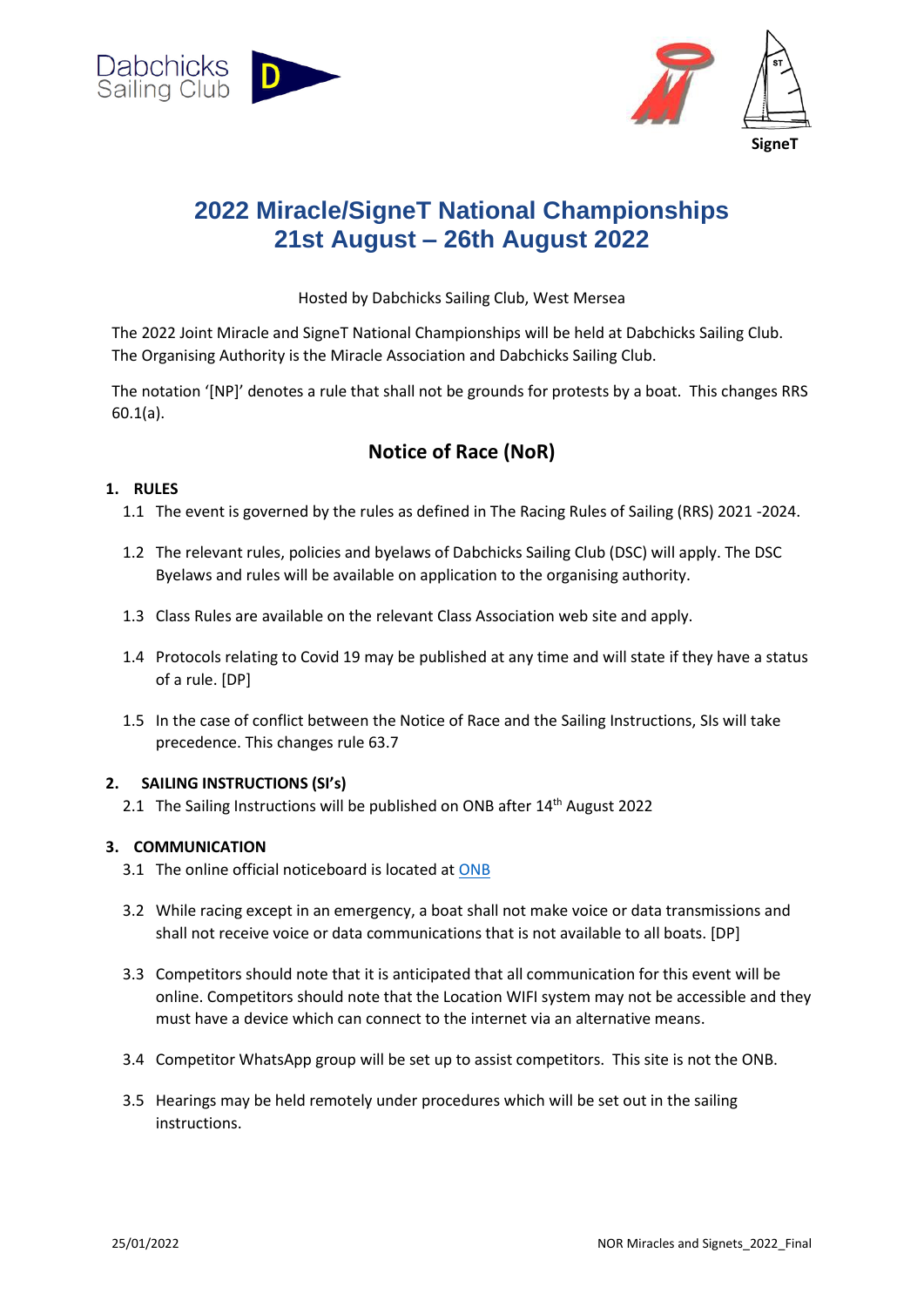



#### **4. ELIGIBILITY AND ENTRY**

- 4.1 The event is open to all boats of the Miracle and SigneT classes. The helmsman of the dinghy shall be a full member / family member, youth or Junior Member of the Association.
- 4.2 Entries will only be accepted via the event website, which can be accessed via the booking website <https://dabchicks.org/miracle-class-signet-class-nationals-2022/>
- 4.3 To be considered an entry in the event, a boat shall complete all registration requirements and pay all fees.
- 4.4 Entries will close on 14<sup>th</sup> August 2022. There will be no late entries.

#### **5. FEES**

5.1 Entry fees are as follows: £150.00 flat rate applies for on-line entry form

| Class   | <b>Entry Fee</b> |
|---------|------------------|
| Miracle | £150             |
| SigneT  | £150             |

This does not include social functions.

- 5.2 Should the event be cancelled, a refund of at least 85% of the entry fee will be made after transfer fees. This will be dependent on the expenditure committed to by and at the discretion of the Organising Authority.
- 5.3 Competitor cancellation

| <b>Cancellation Date</b> | Refund                                  |
|--------------------------|-----------------------------------------|
| Before 23:59 31/7/2022   | Entry fee less £5 administration charge |
| After 23:59 31/7/2022    | No refund                               |

#### **6. CREW LIMITATIONS**

- 6.1 The following crew limitations apply:
	- 6.1.1.1 There shall be not less than two persons on board when racing (save for the singlehanded race) and the names of the helmsman and crew shall be declared at the time of entry. Changes may be made to the helmsman or crew by notifying the Entries Secretary on or before the 21st August 2022. Permission to substitute crew after 21st August will only be granted in cases of injury, illness or important unforeseen personal circumstances. Prior written confirmation shall be obtained from the Race Committee following a written application for a crew change
	- 6.1.1.2 All helms and crews who are under 18 years of age during the event are required to present a signed Parent/Guardian Declaration included on the Entry Form.
	- 6.1.1.3 The maximum age for entry to the youth races is 21, on 21st August 2022.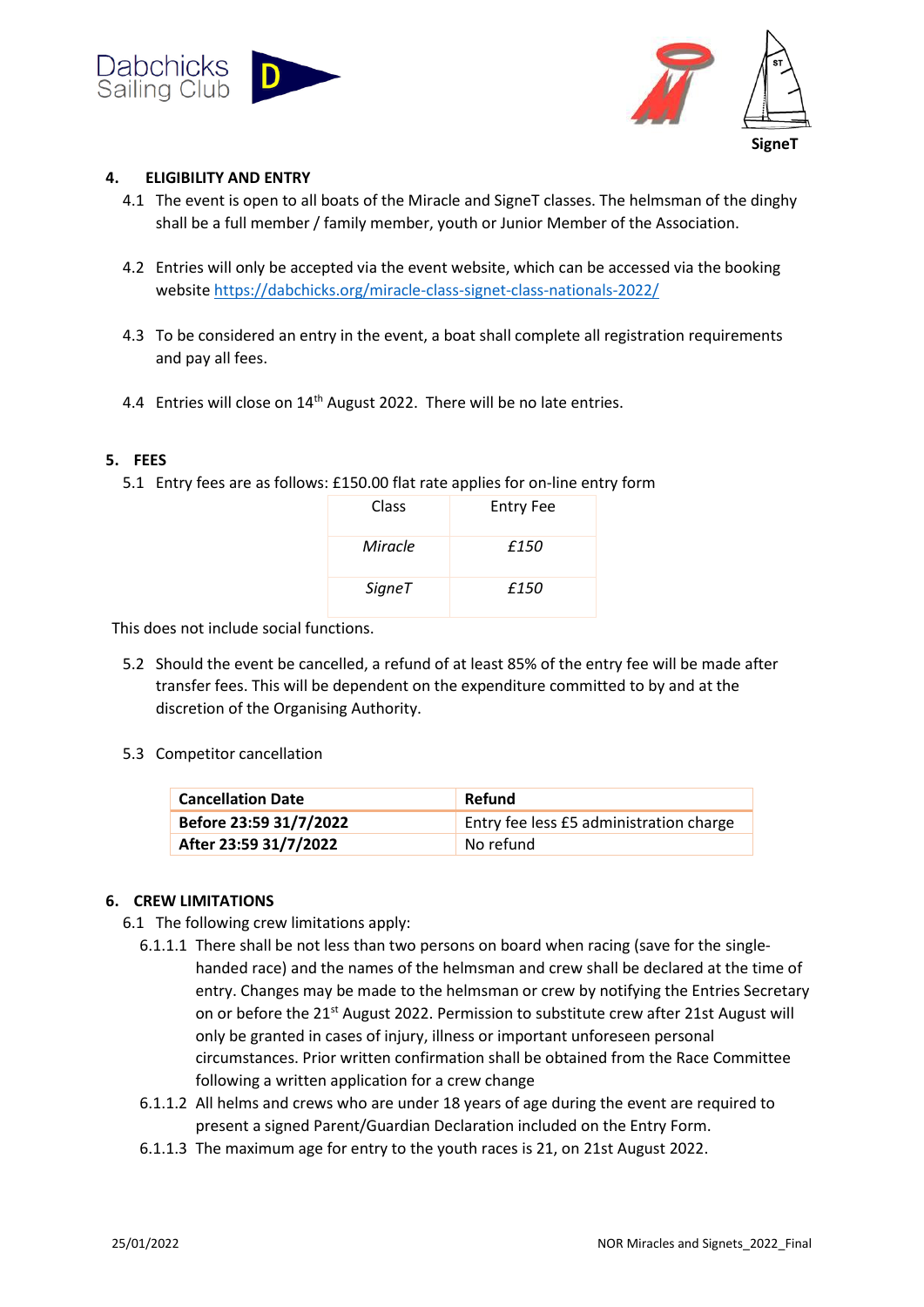



## **7. ADVERTISING**

7.1 Boats may be required to display advertising chosen and supplied by the organizing authority. This shall be displayed as by the organising authority. [DP]

## **8. SCHEDULE**

8.1 Registration will be at Dabchicks Sailing club:

| Date    | <b>Class</b> | Open | Close | Location |
|---------|--------------|------|-------|----------|
| 21/8/21 | All          | 1400 | 1800  | Bar Area |
| 22/8/21 | All          | 0830 | 1030  | Bar Area |

8.2 Equipment inspection and measurement will take place in the dinghy park information will be available at registration.

#### 8.3 Racing Schedule:

| <b>HW</b><br>Date        |               | <b>Miracle Class</b> |                                      | <b>SigneT Class</b> |                                      |
|--------------------------|---------------|----------------------|--------------------------------------|---------------------|--------------------------------------|
|                          | Event         | <b>Time</b>          | Event                                | <b>Time</b>         |                                      |
| Sun 21st                 | 07:39         | Practice sail        | 14:00                                | Practice sail       | 14:00                                |
| Aug                      | 3.70          | <b>Briefing</b>      | 18:30                                | <b>Briefing</b>     | 18:30                                |
|                          |               |                      | <b>Warning Signal</b>                |                     | <b>Warning Signal</b>                |
| Monday<br>22nd<br>August | 09:00<br>3.70 | 1st Points Race      | 11:00                                | 1st Points Race     | 11:05                                |
|                          |               | 2nd Points Race      | <b>ASAP after 1st Points</b><br>Race | 2nd Points Race     | <b>ASAP after 1st Points</b><br>Race |
|                          |               | 1st Youth Race       | <b>ASAP after 2nd Points</b><br>Race |                     |                                      |
| Tues<br>23rd<br>Aug      | 10:21<br>3.90 | 3rd Points Race      | 10.25                                | 3rd Points Race     | 10.30                                |
|                          |               | 4th Points Race      | ASAP after 3rd Points<br>Race        | 4th Points Race     | ASAP after 3rd Points<br>Race        |
|                          |               | 2nd Youth Race       | ASAP after 3rd Points<br>Race        |                     |                                      |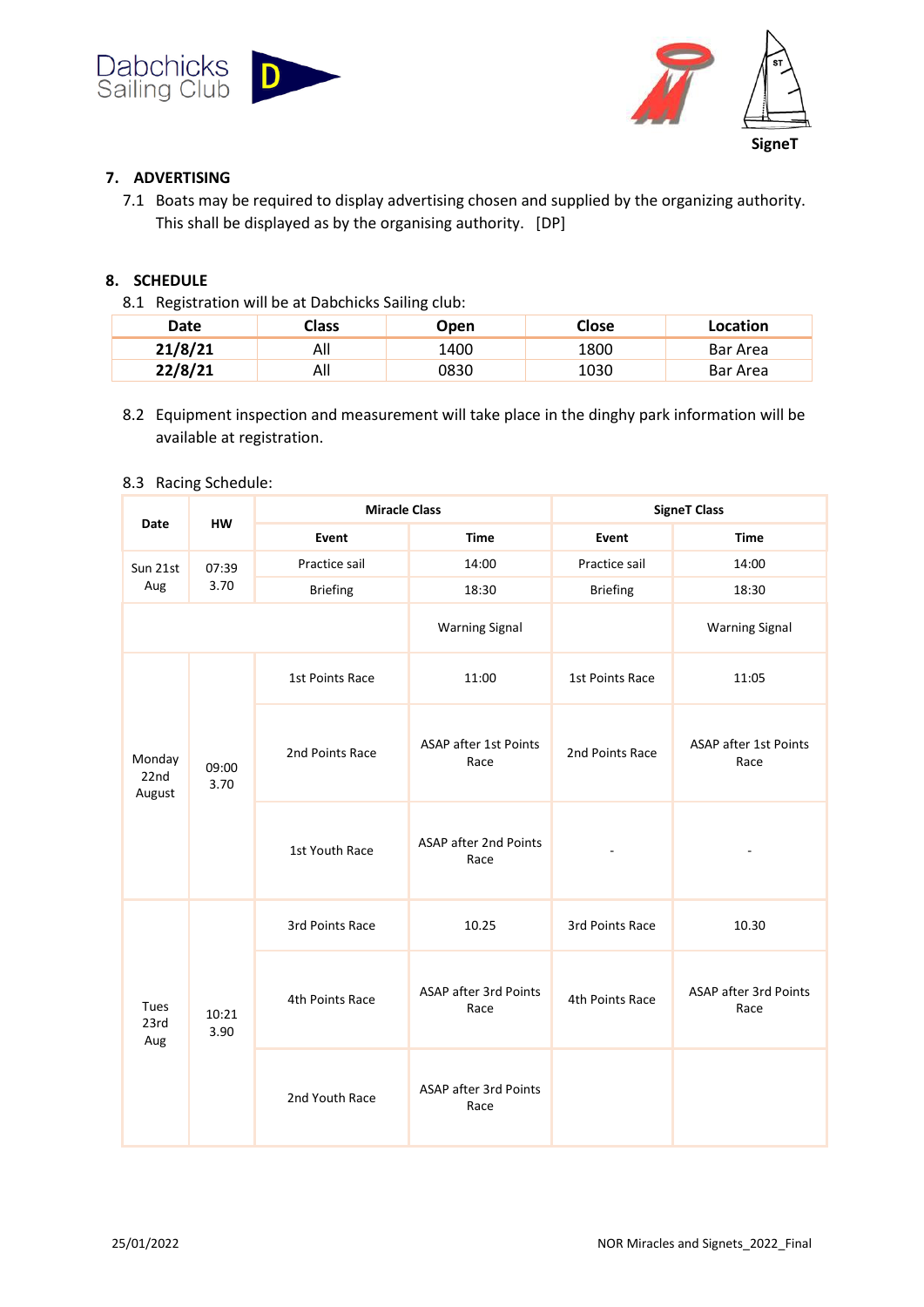



|                      | 11:23<br>4.20 | 5th Points Race                      | 10.25                                 | 5th points race                                                     | 10.30                                     |
|----------------------|---------------|--------------------------------------|---------------------------------------|---------------------------------------------------------------------|-------------------------------------------|
| Weds<br>24th<br>Aug  |               | 6th Points Race                      | ASAP after 5th Points<br>Race         | 6th Points Race                                                     | ASAP after 5th Points<br>Race             |
|                      |               | 3rd Youth Race                       | ASAP after 6th Points<br>Race         | Crew invitation<br>race concurrent<br>with Miracle<br>Youth Race    | ASAP after 6th Points<br>Race             |
|                      |               | 7th Points Race                      | 10.25                                 |                                                                     |                                           |
| Thurs<br>25th<br>Aug | 12:10<br>4.50 | 8th Points Race                      | ASAP after 7th Points<br>Race         | No sailing, lay day. Reserved for catch-up in<br>case of lost races |                                           |
|                      |               | Single handed/non-<br>spinnaker Race | ASAP after 8th Points<br>Race         |                                                                     |                                           |
|                      |               | 9th Points Race                      | 10.25                                 | 7th points race                                                     | 10.30                                     |
| Fri 26th<br>Aug      | 12:51<br>4.70 | 10th Points Race                     | ASAP after 9th Points<br>Race         | 8th points race                                                     | ASAP after 7th points<br>race             |
|                      |               | Crew's Race                          | ASAP after 10th<br><b>Points Race</b> | Single Handed<br>Race                                               | ASAP after 8 <sup>th</sup> points<br>race |

The scheduled time of the warning signal for the Miracle and SigneT practice and first race is set out in the table above. All other times are to be taken as indicative with confirmation in the SI's.

8.4 On the last scheduled day of racing no warning signal will be made after 1400hrs.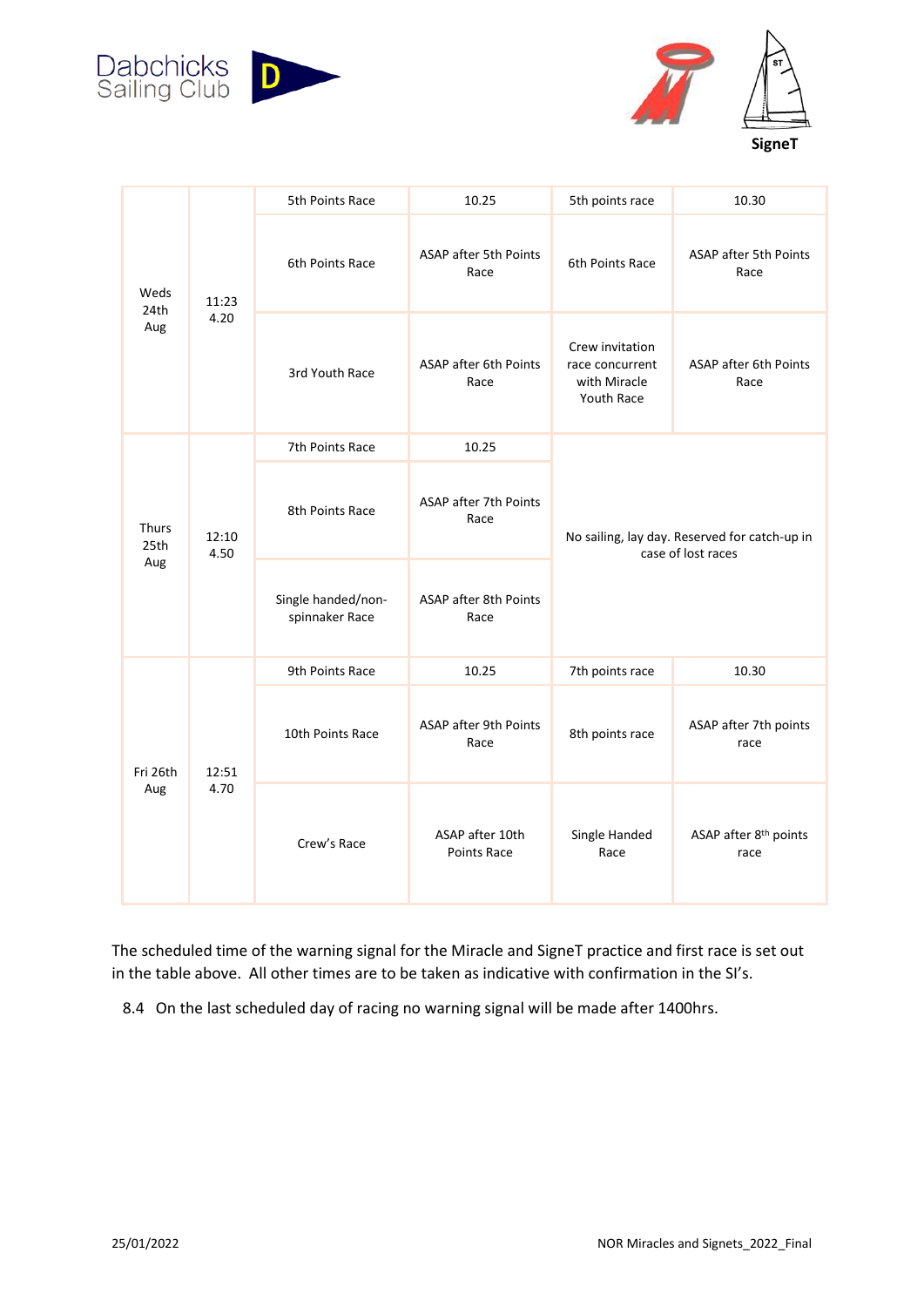



#### **9. EQUIPMENT INSPECTION**

- 9.1 Each boat shall produce or verify the existence of a valid measurement certificate.
- 9.2 Rule 78.2 will be applied only under exceptional circumstances. This will be determined by the class association. [NP]
- 9.3 Boats shall be available for equipment inspection following registration. [DP] [NP]
- 9.4 Boats may be inspected at any time during the event at the discretion of the race committee. [NP]
- 9.5 The following **Miracle** equipment will/may be inspected or measured:
	- 9.5.1.1 One set of sails will be inspected and stamped with an event marker, only these sails can be used during the event. The Race Officer may give permission for alternative sails to be used, if the sail is irreparably damaged and the application is made before there use in any race.
	- 9.5.1.2 Any other equipment specified under class measurement rules may be inspected at the discretion of the measurement secretary.
- 9.6 All **SigneT** measuring is prior to the event.
- 9.7 It is advisory for boats to carry a towing line of at least 10m in length. However, this is not mandatory for this event. [NP]
- 9.8 The fact that race officials may conduct inspections of a boat does not reduce the responsibilities of each competitor set out in this Notice of Race.

#### **10. CLOTHING AND EQUIPMENT**

10.1 Rule 40.1 shall apply at all times on the water

#### **11. VENUE** <https://dabchicks.org/>

- 11.1 NOR Appendix one shows the Race area
- 11.2 The intended racing area will be The Blackwater Estuary

#### **12. COURSES**

- 12.1Will be specified in the SI's.
- 12.2 The marks that will be used will be specified in the SI's.

#### **13. PENALTY SYSTEM**

13.1 The Exoneration Penalty and the Advisory and RYA Arbitration of the RYA Rules Disputes Procedures will be available.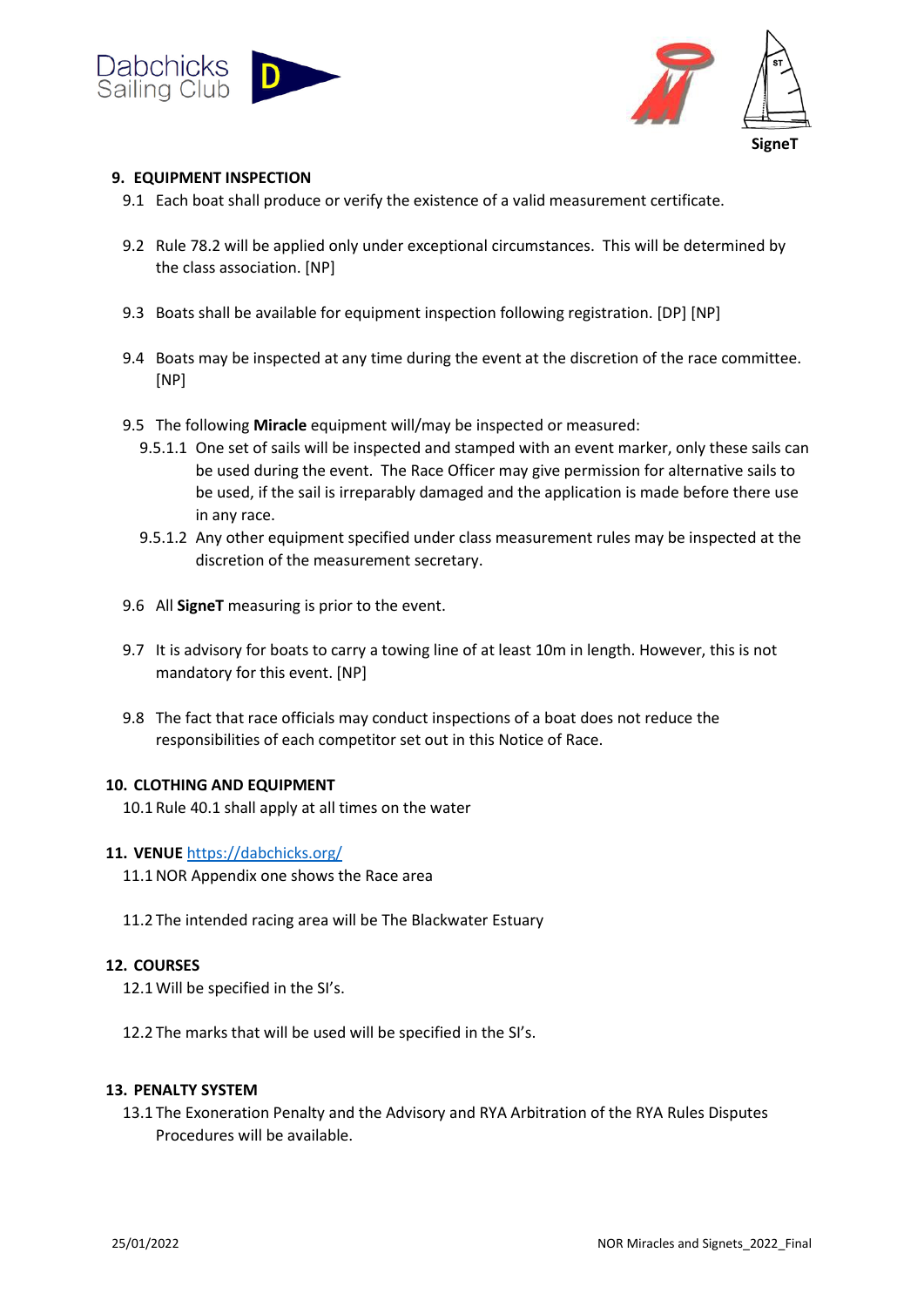



#### **14. SCORING – Miracle**

14.1 The National Championship shall consist of 10 races.

14.2National Championship Event - 5 races are required to be completed to constitute a series.

14.3 In the National Championship Event

(a) When fewer than 7 races have been completed, a boat's series score will be the total of her race scores.

(b) When from 7 to 8 races have been completed, a boat's series score will be the total of her race scores excluding her worst score.

(c) When 9 or more races have been completed, a boat's series score will be the total of her race scores excluding her two worst scores.

14.4 The Youth and Junior Event shall consist of 3 races.

14.5 Youth and Junior Event - 2 races are required to be completed to constitute a series.

14.6 In the Youth and Junior Event

- (a) A boat's series score shall be the total of her race scores.
- (b) When 3 have been completed, a boat's series score will be the total of her race scores excluding her one worst score.

#### **15. SCORING – SigneT**

15.1 The National Championship series shall consist of 8 races.

- 15.2National Championship Event 3 races are required to be completed to constitute a series.
- 15.3 In the National Championship Event

(a) When fewer than 3 races have been completed, a boat's series score will be the total of her race scores.

(b) When 3 to 8 races have been completed, a boat's series score will be the total of her race scores excluding her worst score.

(c) When 8 races have been completed, a boat's series score will be the total of her race scores excluding her two worst scores.

#### **16.SUPPORT PERSON VESSELS**

16.1All support and coach boats shall register with DSC in advance by email to the club manager.

- 16.2 Support Boats will comply with the support boat regulations as defined in the Sailing Instructions.
- 16.3 Support person vessels shall be allowed and shall be expected to act as part of the safety fleet if requested to do so by the Race Committee.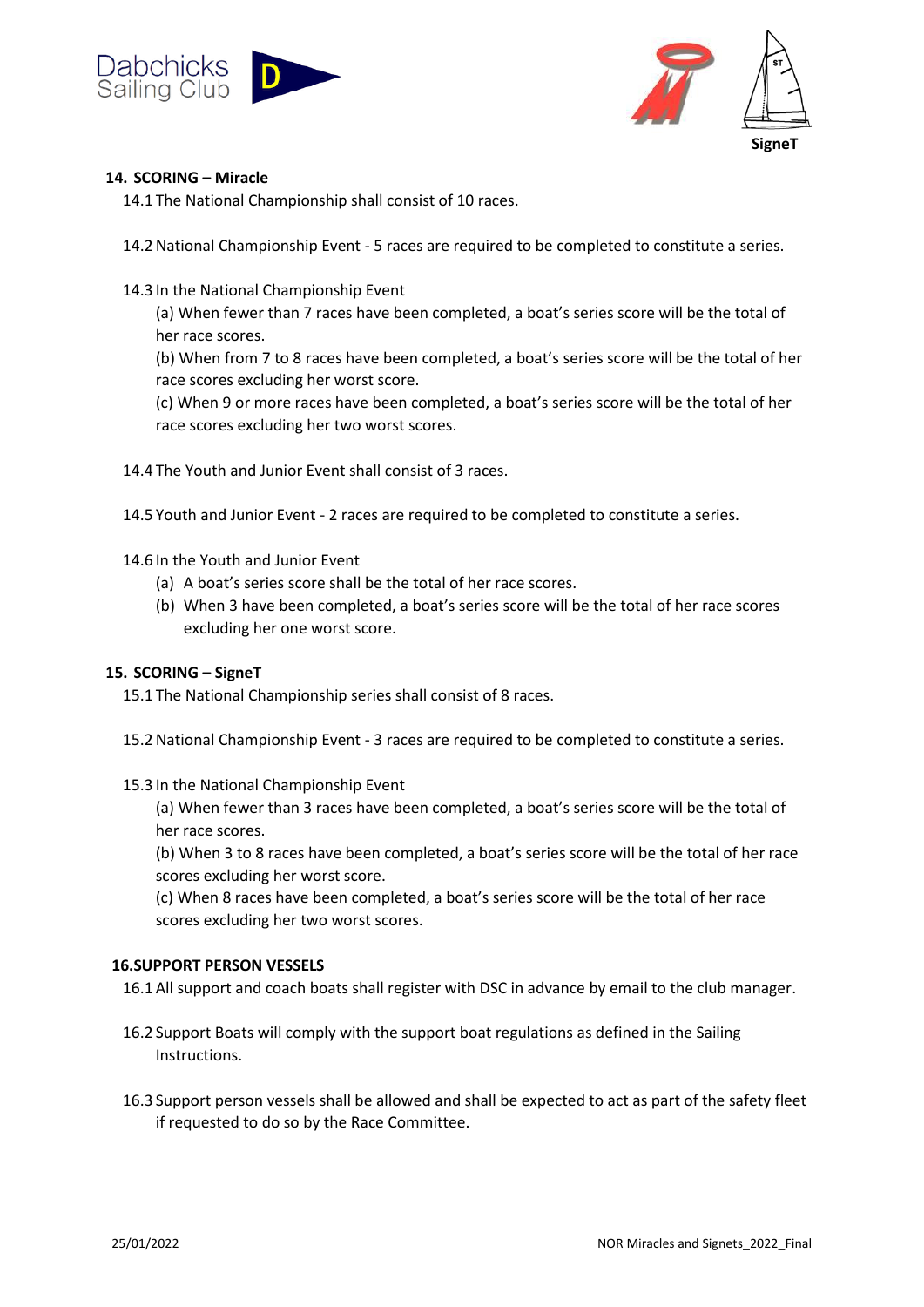



- 16.4 Support boats shall be controlled within the race area, they will not be free to roam up and down the course during racing, further details will be included within the Sailing Instructions.
- 16.5All support boat helms shall attend all the safety briefing.
- 16.6 Each support boat is required to carry a VHF radio capable of transmitting and receiving all international ship-to-ship channels. RRS 37 shall apply.
- 16.7 Support boat drivers and crews shall wear a personal flotation device securely fastened at all times when afloat except briefly while changing or adjusting clothing or personal equipment. Wet suits and dry suits are not personal flotation devices.
- 16.8When the support boat engine is running, coach/support boat drivers shall be connected to a device that will stop the engine if the boat driver falls out the boat or is otherwise not in control of the boat.
- 16.9 Each coach/support boat is required to carry an anchor and line suitable for anchoring in 25 meters depth of water, a tow line, compass and device for making sound signals.
- 16.10 Official, Patrol and Support person vessels may be required to be marked with an appropriate coloured flag and shall comply with instructions from the event safety officer.
- 16.11 Team leaders, coaches and other support personnel including relatives of competitors who are not official, patrol or support person vessels shall not be in the racing area, nor shall they communicate with any competitors, from the time of the preparatory signal for the first race until the last boat returns to shore. The penalty for failing to comply with this requirement will be at the discretion of the protest committee and may be less than disqualification for all boats associated with the support personnel who do so.[DP]
- 16.12 For the purposes of this rule, the racing area shall be defined as not less than 300m from any boat that is racing, and this shall specifically include an area not less than 200m immediately to leeward of the finish line for any race.
- 16.13 Competitors will not be able to place food, drink and spares on Official vessels and/or safety boats.

#### **17. CHARTER OR LOANED BOATS**

17.1A chartered or loaned boat may carry national letters or a sail number in contravention of her class rules, provided that the race committee has approved her sail identification before the first race. Such a boat shall display the same declared identification number on all mainsails and spinnakers used. This changes RRS G3.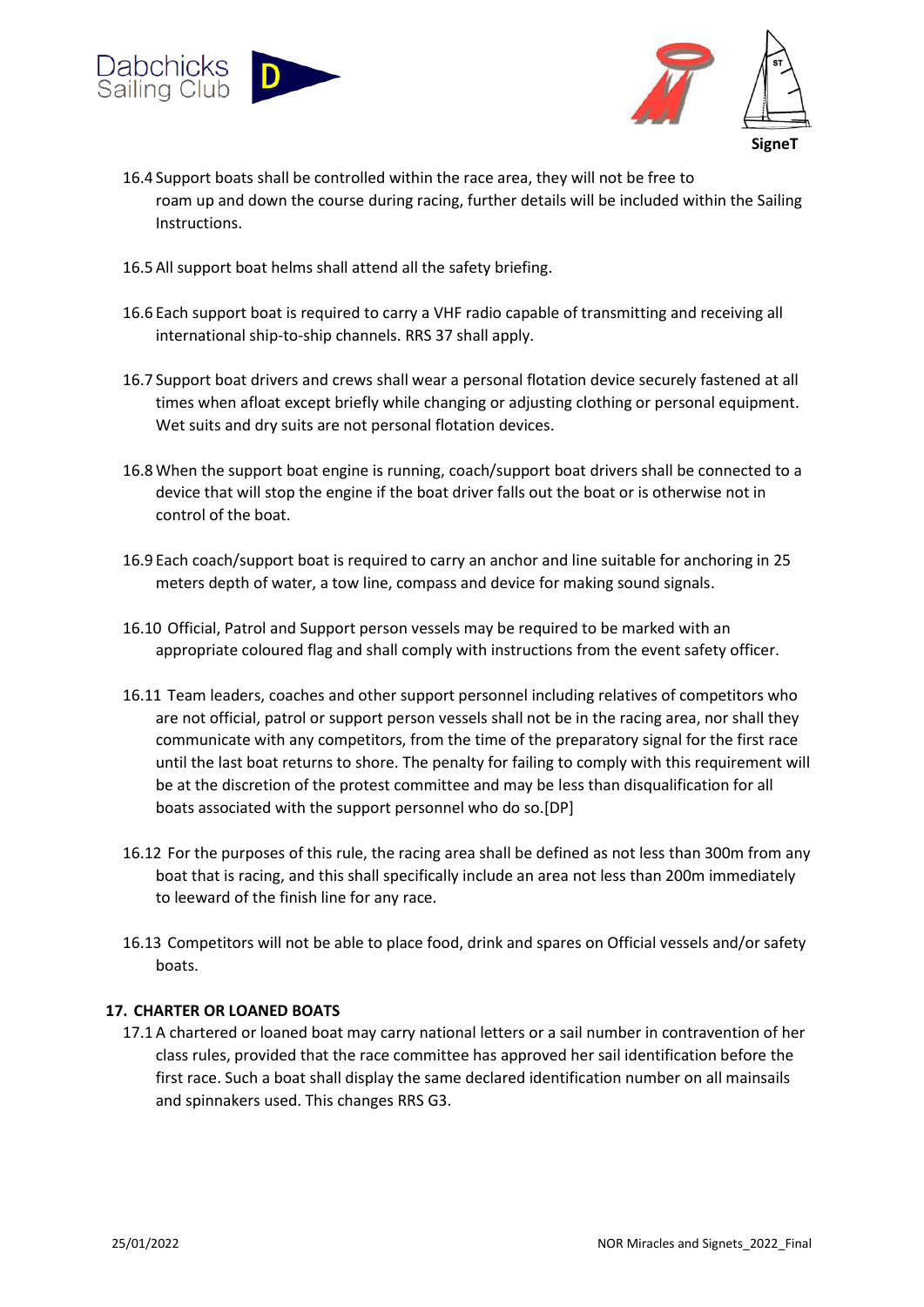



#### **18. DATA PROTECTION**

- 18.1 The personal information you provide to the organizing authority will be used to facilitate your participation in the event. If you have agreed to be bound by the Racing Rules of Sailing and the other rules that govern the event (the rules), the legal basis for processing that personal information is contract. If you are not bound by the rules, the legal basis for processing that personal information is legitimate interest. Your personal information will be stored and used in accordance with the organizing authority's privacy policy. When required by the rules, personal information may be shared with the RYA, your national authority and/or World Sailing and Racing rules of sailing. The results of the event and the outcome of any hearing or appeal may be published.
- 18.2 Competitors automatically grant to the organizing authority without payment the right in perpetuity to make, use and show any motion pictures, still pictures and live, taped or filmed television of or relating to the event.

#### **19. RISK STATEMENT**

- 19.1 RRS 3 states: "The responsibility for a boat's decision to participate in a race or to continue racing is hers alone." By participating in this event each competitor agrees and acknowledges that sailing is a potentially dangerous activity with inherent risks. These risks include strong winds and rough seas, sudden changes in weather, failure of equipment, boat handling errors, poor seamanship by other boats, loss of balance on an unstable platform and fatigue resulting in increased risk of injury. Inherent in the sport of sailing is the risk of permanent, catastrophic injury or death by drowning, trauma, hypothermia of other causes. By taking part in the event, each competitor agrees and acknowledges that:
	- (a) They are aware of the inherent element of risk involved in the sport and accept responsibility for the exposure of themselves, their crew and their boat to such inherent risk whilst taking part in the event;
	- (b) They are responsible for the safety of themselves, their crew, their boat and their other property whether afloat or ashore;
	- (c) They accept responsibility for any injury, damage or loss to the extent caused by their own actions or omissions;
	- (d) Their boat is in good order, equipped to sail in the event and they are fit to participate;
	- (e) The provision of a race management team, patrol boats and other officials and volunteers by the event organiser does not relieve them of their own responsibilities;
	- (f) The provision of patrol boat cover is limited to such assistance, particularly in extreme weather conditions, as can be practically provided in the circumstances;
	- $(g)$  It is their responsibility to familiarise themselves with any risks specific to this venue or this event drawn to their attention in any rules and information produced for the venue or event and to attend any competitor briefing held for the event.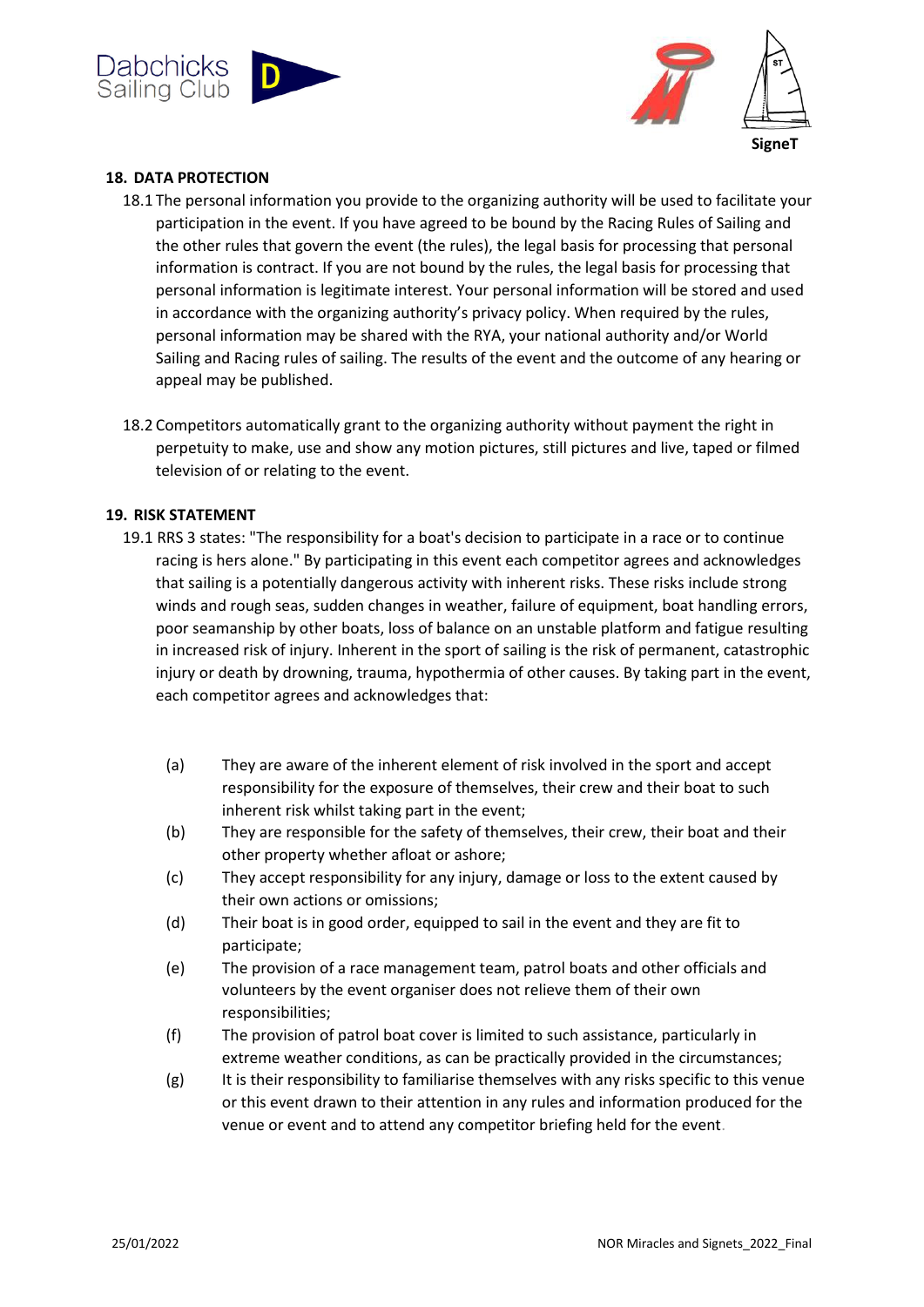



#### **20. INSURANCE**

20.1 Each participating boat shall be insured with valid third-party liability insurance with a minimum cover of £3,000,000 per incident or the equivalent.

#### **21. PRIZES – Miracle Fleet**

21.1 FLEET DIVISION

The fleet may be divided into three sub-fleets - gold, silver and bronze. The intention of this division is to encourage competition throughout the fleet. Fleets will start together and will be awarded both overall and sub-fleet places

## **NATIONAL CHAMPIONSHIPS TROPHIES TO BE PRESENTED** Bell Woodworking Trophy Winning helm & crew - 1st Points Race. Trimnell Trailer Trophy Winning helm & crew - 2nd Points Race. International Paints Trophy Winning helm & crew - 3rd Points Race. Jack Holt Trophy Winning helm & crew - 4th Points Race. Sovereign Cup Winning helm & crew - 5th Points Race. Charles and Diana Cup Winning helm & crew - 6th Points Race. Bala Challenge Cup Winning helm & crew - 7th Points Race. Cornwall Trophy Winning helm & crew - 8th Points Race. Miracle Association Cup Winning helm & crew - 9th Points Race Starboard Cup Winning helm & crew - 10th Points Race Daily Mirror Cup **Winning helm & crew - Overall National Champions.** John Bray Trophy Winning helm & crew - Silver Fleet. Bob Ferguson Plaque Winning helm & crew - Bronze Fleet. Ullswater Cup Highest placed helm over 15 and under 18 years. Michael Robinson Trophy The Youngest competing crew. St Polly Plaque Highest placed Lady Helm. Woodwind Trophy Highest Placed Helm and Crew both over 70 years. Ton Up Trophy Highest placed helm & crew with total age of 100+. Endeavour Trophy Helm and /or crew Displaying Greatest Endeavour, awarded by the Race Committee. Tom Pearson Trophy The Helm in overall 16th position in Championship. Senior Helm Trophy The Oldest helm Bailey Family Trophy Highest placed helm and crew siblings from the same family. The Southwell Cup Highest placed crew comprising a parent and child crew (not having won a race) Bay of Colwyn Trophy. Highest placed helm of non-spinnaker boat in Championship. G.R.I.D. Spoon Highest non placed Husband and Wife Team outside the top five. Club Trophy Club with the highest placed three boats outside the top five. Gracie Trophy Highest placed Helm over 60 years of age, not having collected any other prizes in the Championships **OTHER RACES** Youth Championship Trophy Winning helm and crew – Youth Championships 16 to 21 years old on 21st August 2022 Junior Championship Trophy Winning helm and crew – Junior Championships 13 to 16 years old

and under on 21st August 2022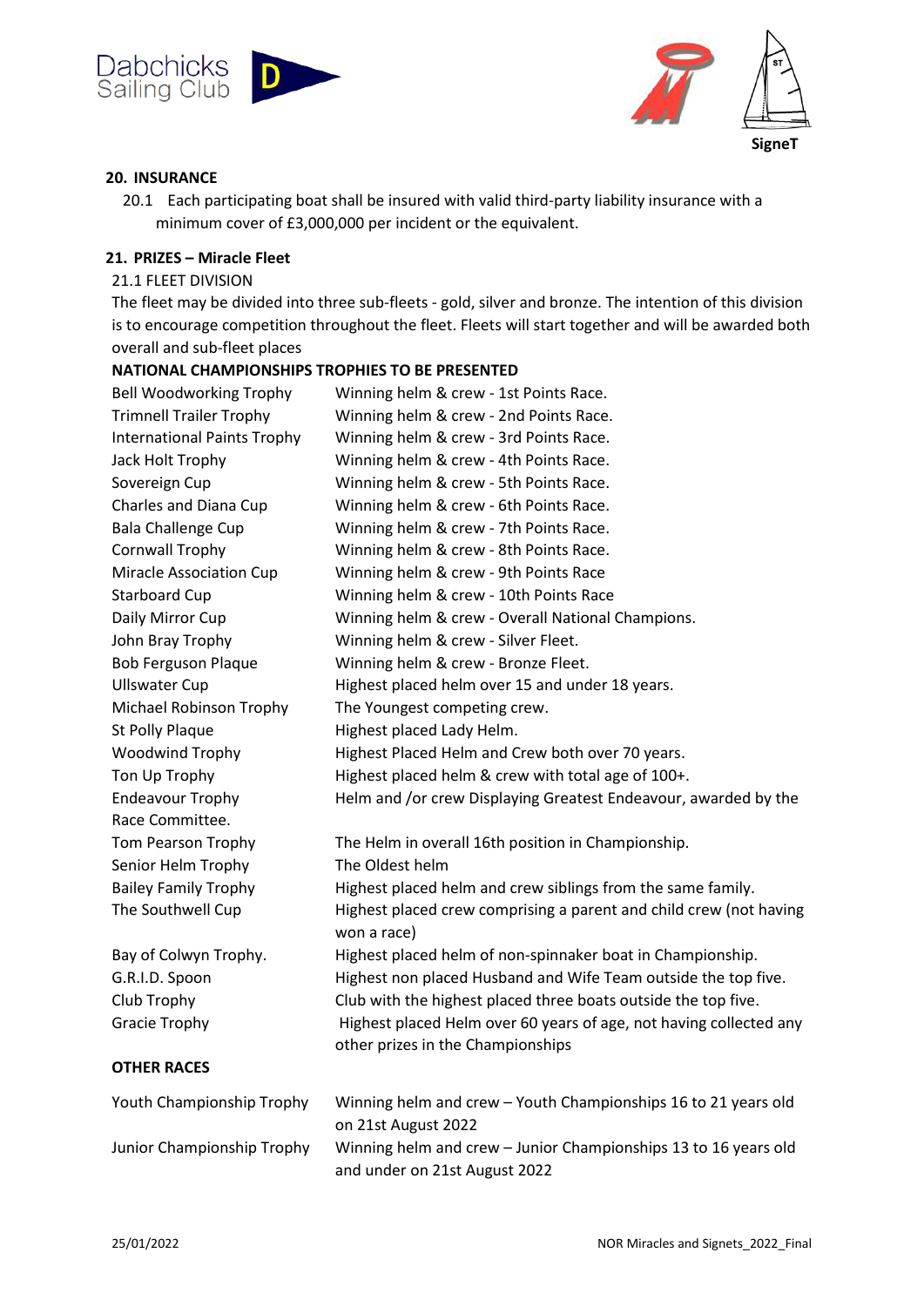



| Qui C'est Ca (Who is that) | Winning helm and crew - Young Junior Championships |
|----------------------------|----------------------------------------------------|
|                            | 13 years and under on 21st August 2022             |
| Crew's Cup                 | Winning helm - Crews Race.                         |
| Casper Cup                 | Winner Single Handed Race                          |
| Newton Crum Trophy         | Winning helm and crew - Non-Spinnaker Race         |

Where age is a factor the following rules will be used: "Age" is defined as age, in years, on the 21<sup>st</sup> August 2022. Michael Robinson Trophy and Ton Up Cups, calendar age applies.

Team Races {Miracle fleet to manage using existing race results, details TBD at event}

#### **22. PRIZES – SigneT Fleet**

|                              | 22.1 NATIONAL CHAMPIONSHIPS TROPHIES TO BE PRESENTED                                |
|------------------------------|-------------------------------------------------------------------------------------|
| <b>Practice Race Trophy</b>  | Winning helm & crew - Practice Race                                                 |
| Race 1 Trophy                | Winning helm & crew - race 1                                                        |
| Race 2 Trophy                | Winning helm & crew - race 2                                                        |
| Race 3 Trophy                | Winning helm & crew - race 3                                                        |
| Race 4 Trophy                | Winning helm & crew - race 4                                                        |
| Race 5 Trophy                | Winning helm & crew - race 5                                                        |
| Race 6 Trophy                | Winning helm & $crew - race 6$                                                      |
| Race 7 Trophy                | Winning helm & crew - race 7                                                        |
| Race 8 Trophy                | Winning helm & crew - race 8                                                        |
| Mabel Field Trophy           | Winning helm & crew - race 1                                                        |
| Solo Trophy                  | Winning helm - Single handed race                                                   |
| <b>Sunday Times Trophy</b>   | Overall Championship winning helm                                                   |
| City of Plymouth cup         | Overall Championship winning crew                                                   |
| Junior Trophy                | Highest placed helm under 21 years of age                                           |
| Marlow salver                | Highest placed home-built boat                                                      |
| Signet Rose Bowl             | Highest place helm not competing in the points series                               |
| Muddy Jackpot                | Championship runner-up helm and crew                                                |
| <b>RG-G Trophy</b>           | Winning helm in the crew invitation race                                            |
| Pegasus Trophy               | Highest place non-regular helm in the crew invitation                               |
| Rockall cup                  | Winning helm in the helm invitation (race 4)                                        |
| Team Trophy                  | Winning team, based on selection TBD                                                |
| Pryor Seamanship Trophy      | Awarded for notable display of seamanship                                           |
|                              | Les Shepherd Memorial Trophy Awarded for services to the fleet during the past year |
| Clown Trophy                 | Awarded for spectator amusement                                                     |
| <b>Venus Trophy</b>          | Highest placed newcomer                                                             |
| <b>Helmswoman Trophy</b>     | Highest placed lady helm                                                            |
| <b>Tail End Trophy</b>       | Last place helm & crew                                                              |
| <b>END OF NOTICE OF RACE</b> |                                                                                     |